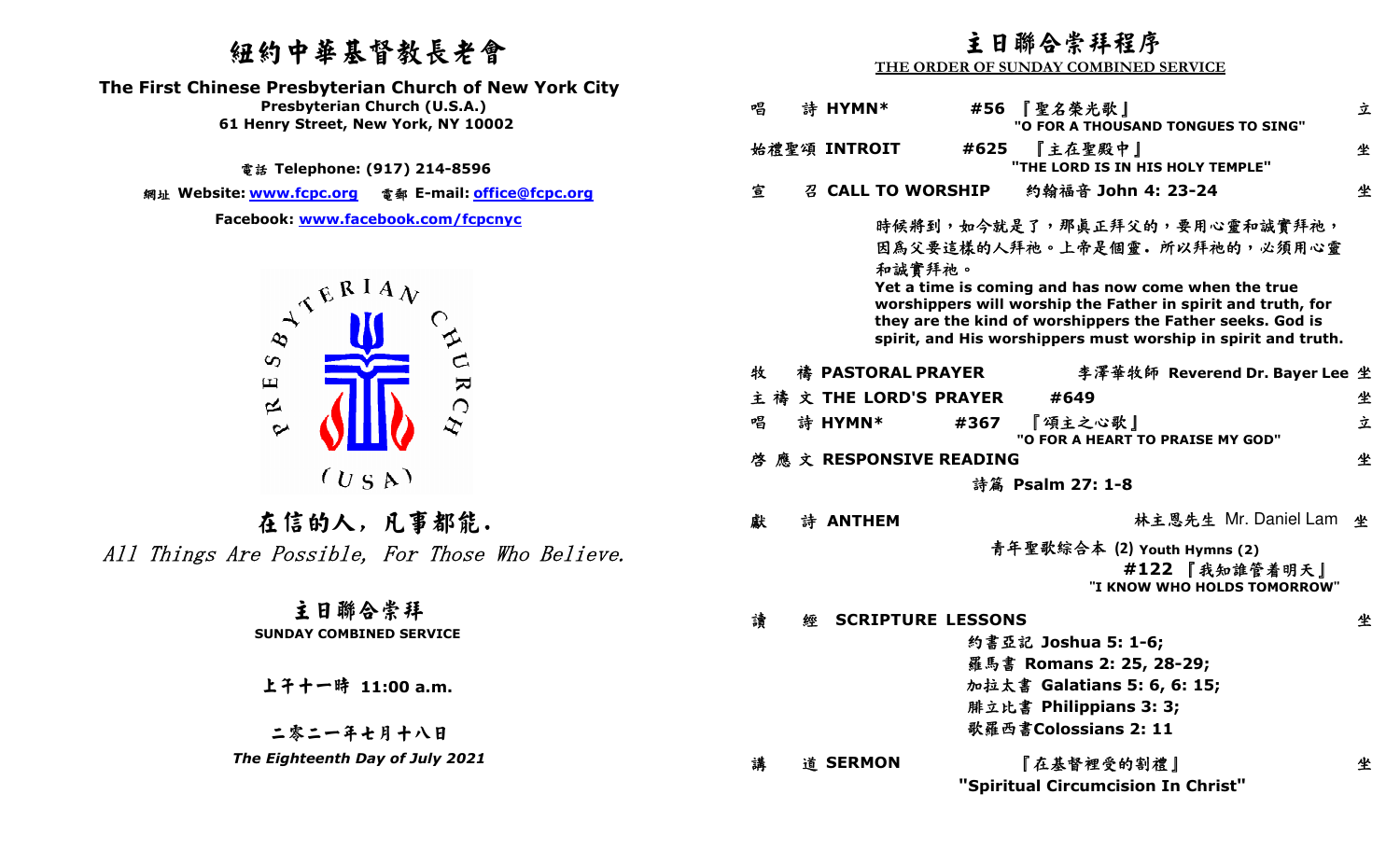| 榮 |   | 耀 頌 GLORIA PATRI* (普頌底頁) |      |                                                | 立 |
|---|---|--------------------------|------|------------------------------------------------|---|
| 報 |   | 告 ANNOUNCEMENTS          |      |                                                | 坐 |
| 奉 |   | 獻 OFFERING               |      |                                                | 坐 |
|   |   |                          |      | 請於崇拜後,投入奉獻箱内                                   |   |
|   |   |                          |      | Please drop in the Offering Box after Service. |   |
|   |   | 獻禮文 OFFERTORY RESPONSE*  |      | #644                                           | 立 |
| 祝 |   | 福 BENEDICTION *          |      | Reverend Dr. Bayer Lee 李澤華牧師 立                 |   |
| 阿 | 們 | 頌 AMEN*                  | #675 |                                                | 立 |
| 唱 |   | 詩 HYMN*                  | #319 | 『與主偕行歌』                                        | 立 |
|   |   |                          |      | "O MASTER, LET ME WALK WITH THEE"              |   |
|   |   |                          |      |                                                |   |

*\*Please Stand*

啟應文**:** 詩篇 **<sup>27</sup>**篇**: 1-8** 

- 主席啟**:** 〔大衛的詩。〕耶和華是我的亮光,是我的拯救.我還怕誰呢. 耶和華是我性命的保障.我還懼誰呢。
- 會眾應**:** 那作惡的,就是我的仇敵,前來喫我肉的時候,就絆跌仆倒。
- 啓: 雖有軍兵安營攻擊我,我的心也不害怕. 雖然興起刀兵攻擊我, 我必仍舊安穩。
- 應**:** 有一件事,我曾求耶和華,我仍要尋求.就是一生一世住在耶和華的殿中,瞻仰祂的榮美,在祂的殿裡求問。
- 啓: 因為我遭遇患難,祂必暗暗地保守我. 在祂亭子裡,把我藏在祂 帳幕的隱密處,將我高舉在磐石上。
- 應**:** 現在我得以昂首,高過四面的仇敵.我要在祂的帳幕裡歡然獻祭. 我要唱詩,歌頌耶和華。
	- 啓: 耶和華阿,我用聲音呼籲的時候,求祢垂聽. 並求祢憐恤我, 應允我。
	- 應: 祢説,你們當尋求我的面. 那時我心向祢説,耶和華阿,祢的 面我正要尋求。
- **Responsive Reading: Psalm 27: 1-8**
- 1 The Lord is my light and my salvation whom shall I fear? The Lord is the stronghold of my life – of whom shall I be afraid?
- 2 When evil men advance against me to devour my flesh, when my enemies and my foes attack me, they will stumble and fall.
- 3 Though an army besiege me, my heart will not fear; though war break out against me, even then will be confident.
- 4 One thing I ask of the Lord, this is what I seek; that I may dwell in the house of the Lord all the days of my life, to gaze upon the beauty of the Lord and to seek Him in His temple.
- 5 For in the day of trouble He will keep me in the shelter of His tabernacle and set me high upon a rock.
- 6 Then my head will be exalted above the enemies who surround me; at His tabernacle will I sacrifice with shouts of joy; I will sing and make music to the Lord.
- 7 Hear my voice when I call, O Lord; be merciful to me and answer me.
- 8 My heart says of you, "Seek His face!" Your face, Lord, I will seek.

主日崇拜事奉人員

|        | 今主日(七月十八日)    | 下主日(七月廿五日)      |
|--------|---------------|-----------------|
|        | 主日聯合崇拜        | 主日聯合崇拜          |
| 講員/主席  | 李澤華牧師 / 梁美娥長老 | 邵一嵐宣敎師 / 黄李雪清執事 |
| 琴<br>司 | 江友正女士         | 江友正女士           |
| 待<br>招 | 唐顯慶長老         | 陳盧秀華執事          |
| 聖壇插花   | 邵一嵐宣教師        | 邵一嵐宣教師          |
| 錄音/音響  | 黄惠賜執事         | 黄惠賜執事           |

獻花

 陳張愛萍長老紀念陳虹先生,楊智行先生,李立人長老,雷陳爕芳女士 朱譚綺琪女士紀念逝世父親譚振雄先生,母親譚朱瑞琼女士,弟弟譚榮柏先生 朱譚綺琪女士紀念先夫朱振泮先生,先家姑朱黃寶秋女士 余健雄夫婦紀念大姊夫黃顯耀先生